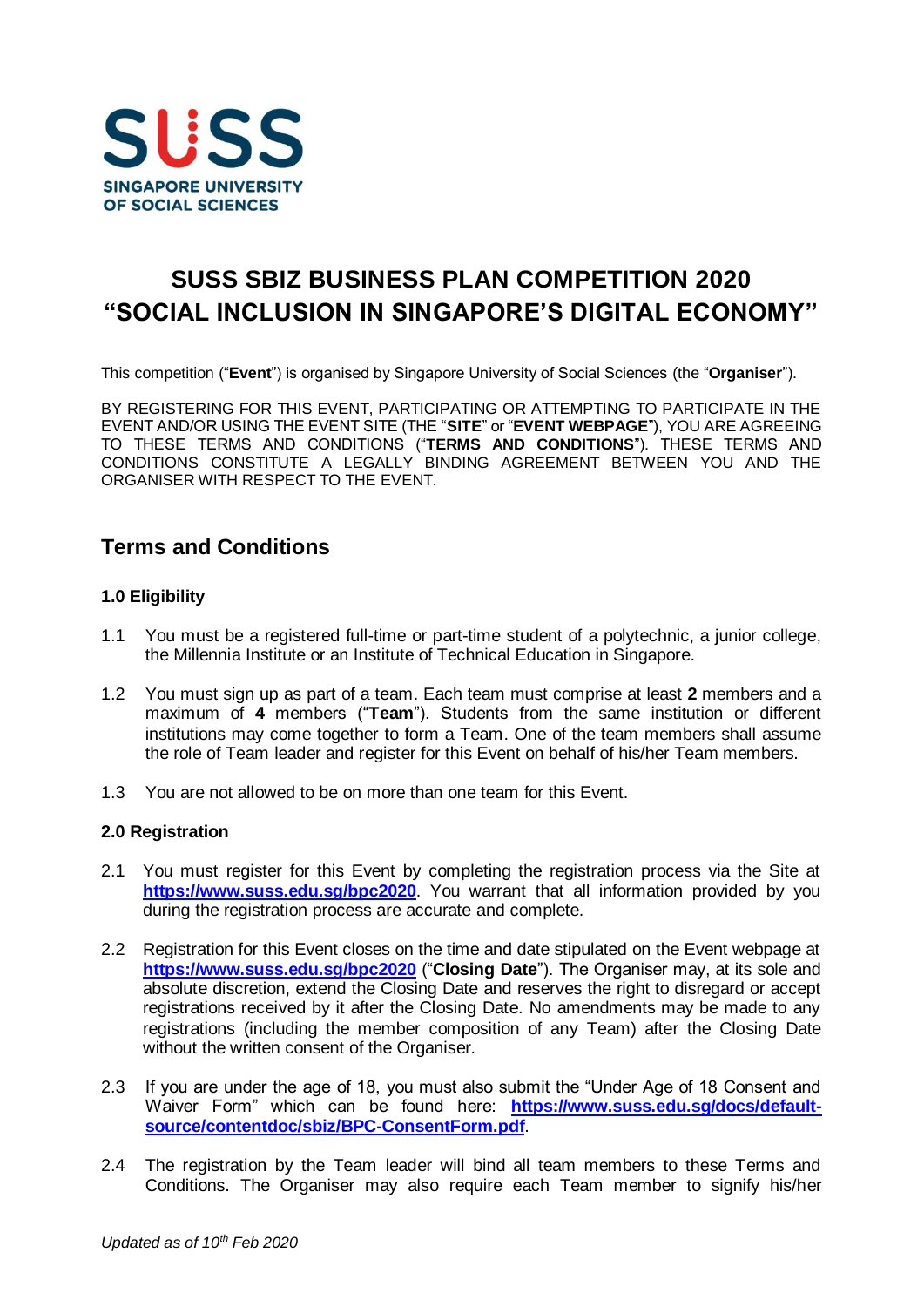agreement to these Terms and Conditions in a manner required by the Organiser. Each Team must be given a name chosen by its members. Any breach of these Terms and Conditions by you or any of your Team members may disqualify you and your Team from participating in this Event. If information provided during online registration is found to be incomplete and/or inaccurate, even if related to just one Team member, the entire Team concerned will be excluded from this Event.

#### **3.0 Briefing Session**

- 3.1 A briefing session will be held by the Organiser to provide all participating Teams with detailed requirements and guidelines for this Event, judging criteria as well as guidance on generating ideas to develop their business plans. Information on the briefing session will be announced on the Event's webpage at **<https://www.suss.edu.sg/bpc2020>**.
- 3.2 At least one member from your Team must attend the briefing session. However, it is strongly encouraged that all Team members attend the briefing session.

*In view of the outbreak of the novel coronavirus (2019-nCoV), the briefing session scheduled on 04 April 2020 has been cancelled. More information on the competition guidelines, judging criteria and other relevant updates will be announced on the Event webpage at <https://www.suss.edu.sg/bpc2020> instead.*

### **4.0 Submission**

- 4.1 Each Team must submit its business plan ("**Proposal**") based on the requirements ("**Requirements**") specified by the Organiser. The Requirements will also be posted online at the Event webpage at **<https://www.suss.edu.sg/bpc2020>**. Each Team may only submit one Proposal. The Proposal must be original and has not been submitted to another competition. A Proposal that does not fulfil the Requirements may be disqualified by the Organiser in its sole and absolute discretion.
- 4.2 The Organiser will provide you with an email address to submit your Proposal. The date/time stamp on your submission email will be used as the official submission date/time of your Proposal. For consideration in this Event, your Proposal must be submitted by your Team leader to the Organiser at the email address specified no later than the deadline stipulated on the Event webpage ("**Submission Deadline**"). Proof of submission is not proof of receipt. Your Proposal must include the full details of your Team (i.e., Team name, Team members' full names and institutions). Your Proposal should be prepared using Microsoft Word (or other equivalent) and saved using your Team name in form of a pdf (e.g., TEAMNAME.pdf). You may expect to receive an acknowledgment of receipt from the Organiser within five working days of your submission email. It is your responsibility to follow up with the Organiser if you do not receive an acknowledgement. Proposals will not be returned.
- 4.3 The first round of judging will take place after the Submission Deadline. If your Proposal is shortlisted for entry into the final round, the Organiser will notify your Team leader via email. Finalists will be invited to the final round presentation ("**Finals**"). All finalists are encouraged to work on their Proposals up until the start of the Finals.
- 4.4 Finalists will pitch to the judges live during the Finals. The date, time and venue for the Finals and each Team's presentation timings will be announced on the Event webpage. Winners of the Finals will be announced and the awards ceremony will take place after the presentation session.
- 4.5 You will comply with all instructions, directions and timelines that may be provided by the Organiser with respect to the administration and conduct of this Event, including on the format and manner of presenting or demonstrating your Proposal to the judges.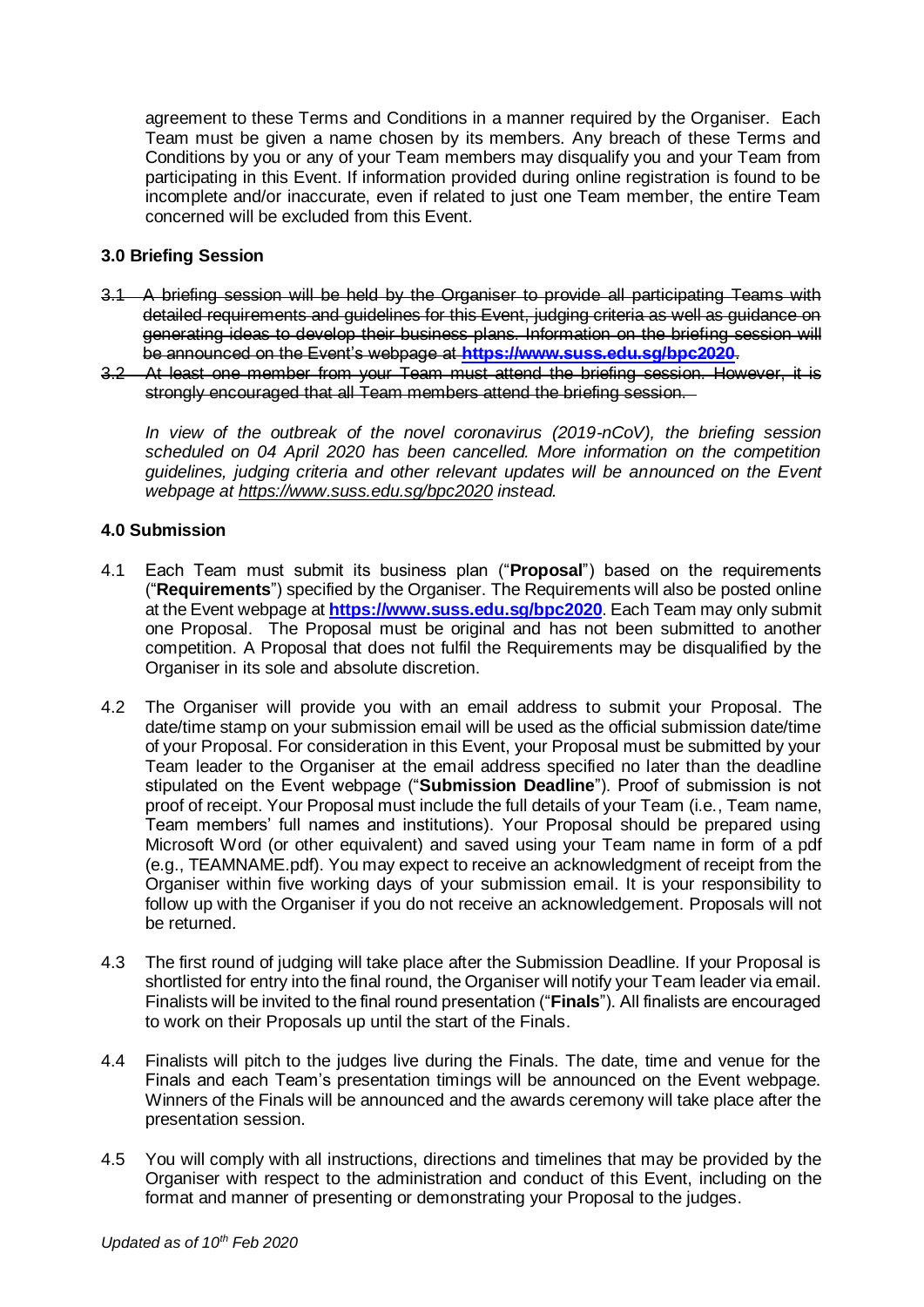4.6 The Organiser reserves the right to change the days, time and location of any of the sessions for this Event due to technical or organisational needs by announcing such changes on the Event webpage.

#### **5.0 Judging and Determination of Winners**

- 5.1 You Proposal will be judged by the panel of judges appointed by the Organiser.
- 5.2 All decisions by the judges are final and not subject to review, appeal or re-consideration.
- 5.3 The judges reserve the right not to award any prize if they, in their sole and absolute discretion, determine that there are no deserving ideas submitted.

#### **6.0 Prizes**

- 6.1 All prizes, including the prizes available and the eligibility criteria to receive prizes, are determined by the Organiser in its sole and absolute discretion. The Organiser reserves the right at any time to change the prizes available or eligibility criteria to receive prizes, including substituting any prize with other items.
- 6.2 The receipt of prizes is subject to availability (including relevant sponsors having provided the relevant prizes and/or funding as anticipated by the Organiser.
- 6.3 All taxes and other expenses, costs or fees associated with the acceptance and/or use of any prize are the sole responsibility of the winning teams. Prizes cannot be transferred or substituted by any winner, including the exchange of it for cash or other prizes.

#### **7.0 Disqualification**

- 7.1 Your Team may, at any time, withdraw from further participation in this Event by giving written notice to the Organiser and stating the reason(s) for your withdrawal.
- 7.2 You may be immediately disqualified from participating (or further participation) in this Event if the Organiser in its sole and absolute discretion determine that:
	- (a) your Proposal (i) contains any element or content that is inappropriate, offensive, malicious or brings the Organiser into disrepute; (ii) violates the terms of use of any social media service, website, mobile application or any other platform used in connection with your Proposal; (iii) infringes the intellectual property rights of any third party; (iv) violates any applicable law; or (v) violates or does not comply with these Terms and Conditions; and/or
	- (b) you have engaged in any one of the following: (i) verbal abuse of another participant or Organiser's staff; (ii) inappropriate touching or harming of another participant or Organiser's staff; (iii) breach of these Terms and Conditions or any other agreement entered into in connection with this Event; (iv) compromising (or attempting to compromise) the spirit, integrity or legitimate operation of this Event including by cheating hacking, creating a malicious bot or other automated program or by committing fraud in any way; or (v) where continued participation may affect your health or personal well-being.
- 7.3 In exercising its rights of disqualification against you, the Organiser may, in its sole and absolute discretion, determine whether to disqualify your entire Team or any one or more members of your Team. If the Organiser only disqualifies certain member(s) of your Team, the remaining member(s), who are not disqualified, may elect to continue participating in this Event without the disqualified member(s), and without the right to replace any disqualified member(s).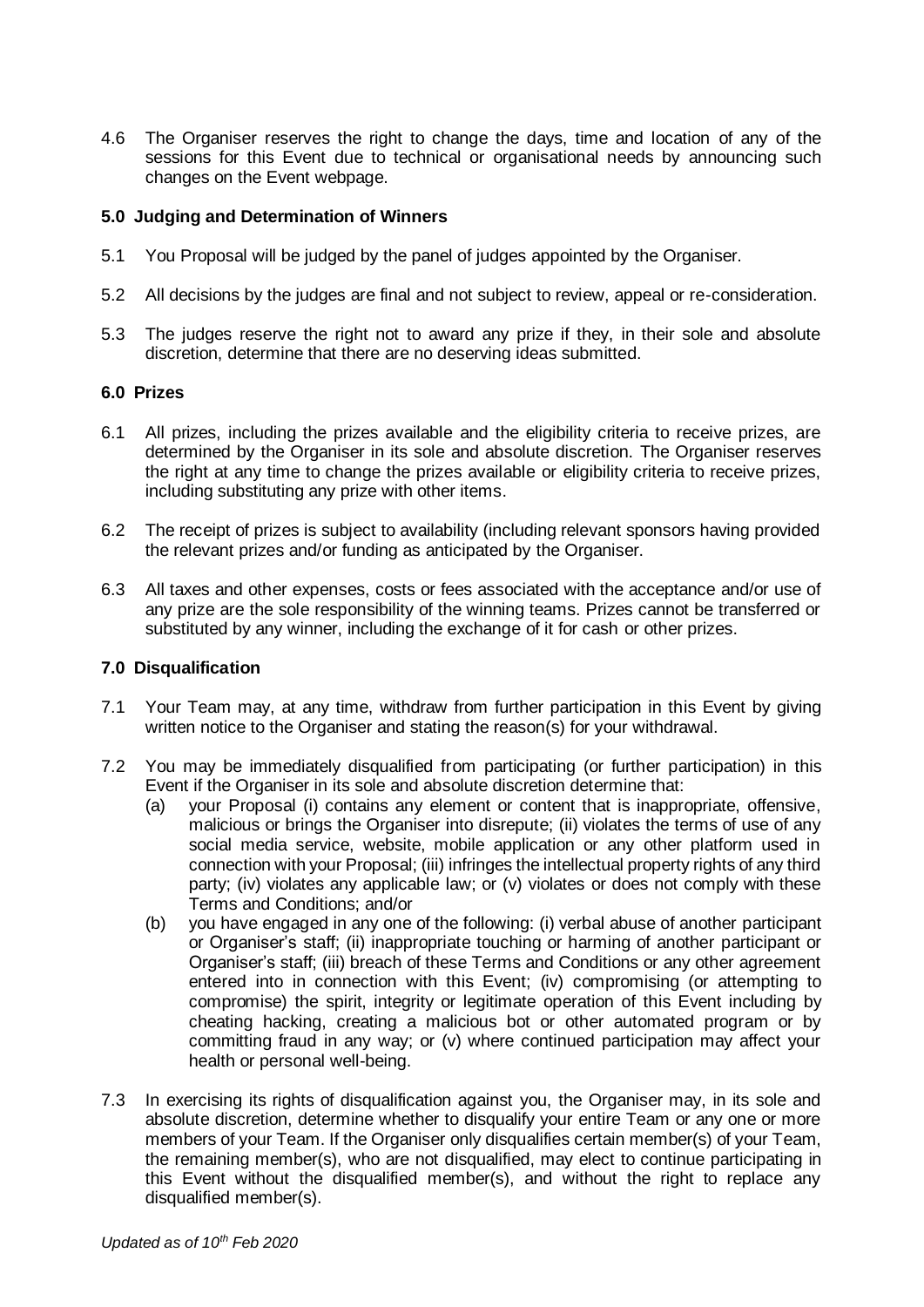#### **8.0 Personal Data**

- 8.1 Your personal data will be collected in the course of your participation in this Event, including during the registration process and the taking of your image in photographs or other recordings during this Event ("**Images**"). All personal data will be processed and retained by the Organiser in accordance with the *Personal Data Protection Act 2012* and the Organiser's privacy policy (available at [http://www.suss.edu.sg/Privacy-Policy\)](http://www.suss.edu.sg/Privacy-Policy).
- 8.2 You consent to the Organiser's use and disclosure of your personal data for the purposes of (a) processing your registration; (b) administering and planning your participation in this Event; (c) maintaining of Event participants' database; (d) processing your prize vouchers or cash prize payment if your Team is one of the winning teams for this Event; (e) responding to your queries about this Event; (f) obtaining your feedback on your Event experience; and (g) sending updates and news on future events organised by the Organiser which may be of interest to you. It may be necessary for the Organiser to disclose your personal data with its agents/service providers in relation to the stated purposes as well as third parties funding and/or jointly organising this Event.
- 8.3 You consent to the Organiser's use of your personal data in connection with this Event, including the use of your name, publication of the Images on such media platforms that the Organiser may from time to time determine for the purposes of promoting or reporting on this Event without additional compensation, notification or permission, unless prohibited by law.
- 8.4 You agree that the Organiser has complete ownership of all Images, audiotapes and the like which may contain your likeness, image and/or voice, including the entire copyright, and the Organiser may use them for any purpose deemed as appropriate in connection with this Event. These uses include, but are not limited to, reproductions, advertisements, promotional videos, educational materials, and illustrations in any medium now known or later developed including the internet. You release the Organiser from any and all claims which arise out of or are in any way connected with such use.

#### **9.0 Intellectual Property and Licensing**

- 9.1 You will retain ownership of any intellectual property created by you for this Event.
- 9.2 In consideration of your participation in this Event, you grant to the Organiser (the "**Licensee**"), a non-exclusive, transferable, perpetual, irrevocable, worldwide, royalty-free right and licence to use, modify, reproduce, distribute and create derivative works (or have others exercise such right and licence on its behalf) of all intellectual property in your Proposals. For the avoidance of doubt, the ownership of all intellectual property comprised in any derivative created by or for a Licensee shall vest solely in the Licensee.
- 9.3 The Organiser reserves the right to publicly display the work created by you during and in connection with this Event.

#### **10.0 Warranties**

10.1 You represent, undertake and warrant that: (a) you have the requisite rights, licenses and consents to grant the licence in Clause 9 to the Licensee; (b) your Proposal will not be developed with software and tools, and will not incorporate any software and tools, that would prevent or restrict the Licensee from using, modifying, reproducing, distributing, creating derivative works from, or sub-licensing your Proposal, in the manner contemplated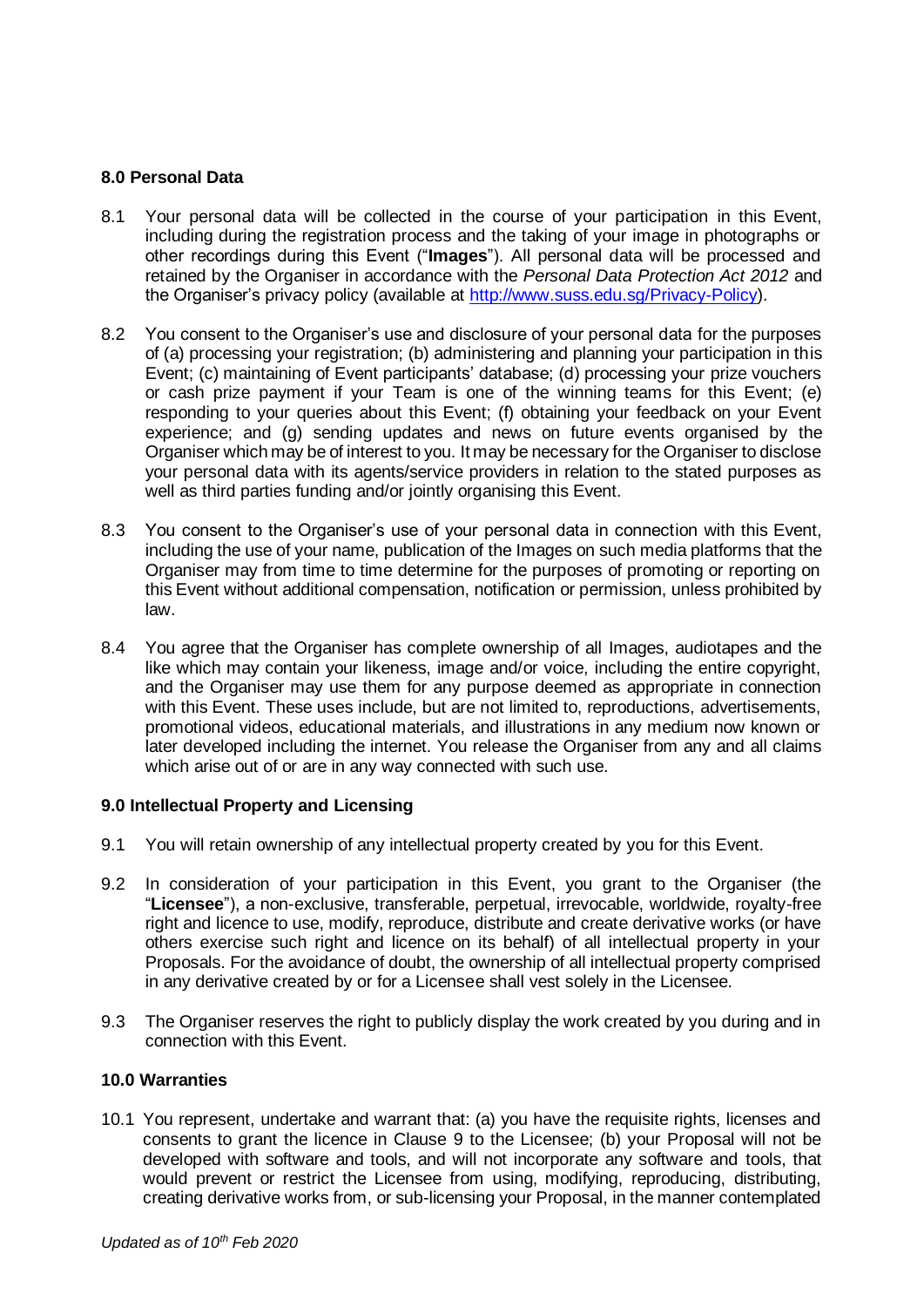in Clause 9 or where such use, modification, reproduction, distribution or creation would require a Licensee to seek the consent of a third party; and (c) your Proposal will not infringe the intellectual property right or other proprietary right (including confidential information or trade secrets) of any third party.

10.2 You and/or each of your Team members undertake not to present projects that have previously been submitted to other initiatives or projects that have been presented at previous editions of this Event.

#### **11.0 Disclaimers**

- 11.1 This Event and any services or materials provided by the Organiser in connection with this Event, are made available on an "as is" and "as available" basis.
- 11.2 The Organiser disclaims all representations, conditions and warranties of any kind, whether express, implied or otherwise, in relation to this Event and the services or materials provided in connection with this Event. The Organiser further disclaims all liability in respect of this Event, to the extent permissible by law. Notwithstanding any part of these terms, the Organiser reserves the right to discontinue, terminate or postpone this Event at any time, in its sole and absolute discretion, without prior notice to you, and without incurring any liability to you.

#### **12.0 Limitation of Liability**

12.1 In no event shall the Organiser be liable to you for any special, indirect, incidental, consequential damage of any nature whatsoever, including any loss of profits, loss of revenue, contracts, anticipated savings or business, pure economic loss, loss or corruption of data, loss of opportunity and/or expectation loss. To the extent that the Organiser may be liable to you, its aggregate liability to you, whether in contract, tort (including negligence) or otherwise for any and all losses, damage or liabilities caused or arising from any breach, failure or default in performing any of its obligations (whether arising under these terms or at law), and regardless of the number of claims, shall not exceed the aggregate sum of S\$100.

#### **13.0 Indemnities**

13.1 In the event of any breach of these Terms and Conditions by your, or any act or omission which results in a breach, you shall indemnify, keep indemnified and hold the Organiser harmless from and against all actions, proceedings, claims, demands, loss, damages, costs, legal costs and other expenses of any nature which may be made or brought against or suffered or incurred by the Organiser, whether directly or indirectly.

#### **14.0 General Provisions**

- 14.1 Clauses 8, 9, 11, 12 and 13 shall survive the conclusion of this Event or the termination of these Terms and Conditions. These Terms and Conditions form the entire agreement between the parties in relation to this Event and supersede any other representations or arrangements relating to this Event.
- 14.2 The invalidity, illegality or unenforceability of any part of these Terms and Conditions shall not affect the validity, legality and enforceability of other parts. A waiver of a party's rights shall be in writing and shall not prevent the party's further exercise of the same or any other right.
- 14.3 No third party shall have any right to enforce or enjoy the benefits of these Terms and Conditions under the Contracts (Rights of Third Parties) Act (Cap. 53B).